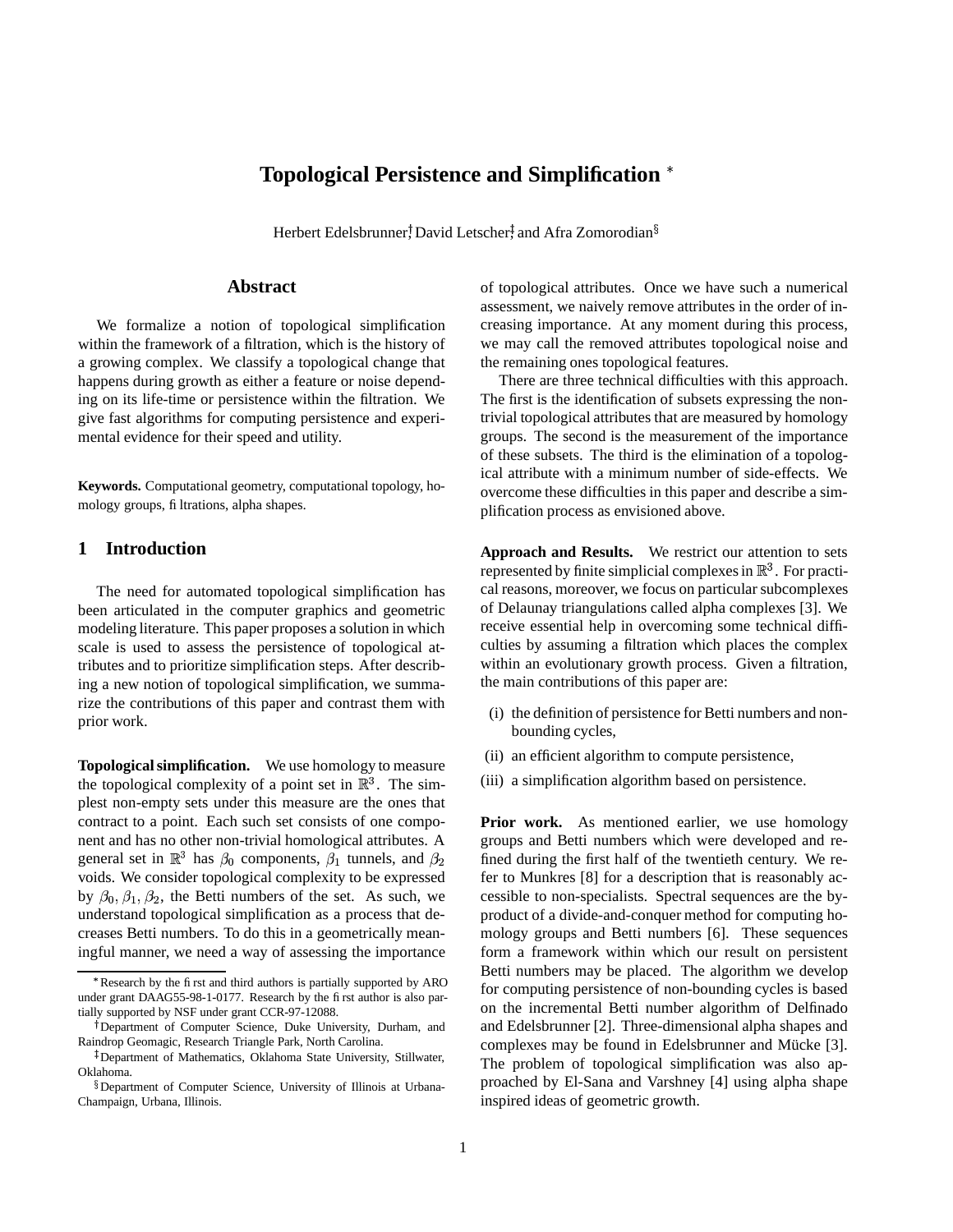There is a large body of parallel work on iso-surfaces or level sets of 3-dimensional density functions. We refer to Milnor [7] for the mathematics and to Sethian [9] for a numerical view. A density function is a map  $F : \mathbb{R}^3 \to \mathbb{R}$  and tersect an iso-surface  $F^{-1}(\alpha)$  is the preimage of a constant image value  $\alpha$ . The sequence of iso-surfaces obtained by increasing  $\alpha$  represents a growth process similar to that represented by a filtration. Specifically, simplices in a filter correspond to critical points of a density function. In this context, topological simplification means reducing the number of critical points. This process is related to smoothing or simplifying the graph of F, which is a 3-dimensional manifold in  $\mathbb{R}^4$ .

**Outline.** Section 2 reviews alpha complexes and homology groups. Section 3 introduces persistence for Betti numbers and non-bounding cycles. Section 4 describes an algorithm that computes persistence. Section 5 formulates simplification algorithms based on persistence. Section 6 provides experimental evidence for the speed and utility of these algorithms. Section 7 concludes the paper.

# **2 Background**

This section introduces the background we need to define and compute topological persistence. We begin with alpha complexes, continue with homology groups for  $\mathbb{Z}_2$  coefficients, and end with the incremental algorithm for computing Betti numbers.

**Alpha complexes.** A *spherical ball*  $\hat{u} = (u, U^2) \in \mathbb{R}^3 \times \text{while}$  $\mathbb R$  is defined by its center u and square radius  $U^2$ . If  $U^2 < 0$ , add the radius is imaginary and so is the ball. The *weighted* distance of a point from a ball is  $\pi_{\hat{u}}(x) = ||x - u||^2 - U^2$ .  $\qquad k \to \infty$ Note that a point  $x \in \mathbb{R}^3$  belongs to the ball iff  $\pi_{\hat{u}}(x) \leq 0$ , may and it belongs to the bounding sphere iff  $\pi_{\hat{u}}(x) = 0$ . Let S is the co be a finite set of balls. The *Voronoi* region of  $\hat{u} \in S$  is the set of points for which  $\hat{u}$  minimizes the weighted distance,

$$
V_{\hat{u}} = \{ x \in \mathbb{R}^3 \mid \pi_{\hat{u}}(x) \le \pi_{\hat{v}}(x), \forall \hat{v} \in S \}.
$$

The Voronoi regions decompose the union of balls into convex cells of the form  $\hat{u} \cap V_{\hat{u}}$ , as illustrated in Figure 1. Any two regions are either disjoint or they overlap along a shared portion of their boundary. We assume general position, where at most four (three in  $\mathbb{R}^2$ ) Voronoi regions can have a non-empty common intersection. Let  $T \subseteq S$  have the property that its Voronoi regions have a non-empty common intersection, and consider the convex hull of the corresponding centers,  $\sigma_T = \text{conv} \{u \mid \hat{u} \in T\}$ . General position implies that  $\sigma_T$  is a k-simplex, where  $k = \text{card } T - 1$ . The *dual* complex of  $S$  is the collection of simplices constructed in this manner,

$$
K = \{\sigma_T \mid T \subseteq S, \bigcap_{\hat{u} \in T} (\hat{u} \cap V_{\hat{u}}) \neq \emptyset\}.
$$

Figure 1 illustrates a 2-dimensional example of this construction.

Any two simplices in  $K$  are either disjoint or they intersect in a common face, which is a simplex of smaller dimension. Furthermore, if  $\sigma \in K$ , then all faces of  $\sigma$  are simplices in  $K$ . A set of simplices with these two properties is a *simplicial complex* [8]. A *subcomplex* is a subset  $L \subseteq K$  that is itself a simplicial complex.



Figure 1. Union of nine disks, convex decomposition using Voronoi regions, and dual complex.

**Chains, cycles, boundaries.** Let  $K$  be a simplicial complex in  $\mathbb{R}^3$ . A *k*-chain is a subset of *k*-simplices in *K*. We define *addition* of chains with integer coefficients modulo 2. In other words, the sum of two  $k$ -chains  $c, d$  is the symmetric difference of the two sets,

$$
c+d \quad = \quad (c \cup d)-(c \cap d),
$$

which is commutative. The set of all  $k$ -chains together with addition form a group denoted as  $C_k$ . The empty set is the zero element of  $C_k$ . There is a chain group for every integer k, but for a complex in  $\mathbb{R}^3$ , only the ones for  $0 \leq k \leq 3$ may be non-trivial. The *boundary*  $\partial_k(\sigma)$  of a k-simplex  $\sigma$ is the collection of its  $(k - 1)$ -dimensional faces, which is a  $(k - 1)$ -chain. The *boundary* of a k-chain is the sum of the boundaries of its simplices,  $\partial_k(c) = \sum_{\sigma \in c} \partial_k(\sigma)$ . Each boundary operator is a homomorphism  $\partial_k : C_k \to C_{k-1}$  and the collection of boundary operators connect the chain groups into a *chain complex*,

$$
\ldots \to \emptyset \to C_3 \stackrel{\partial_3}{\to} C_2 \stackrel{\partial_2}{\to} C_1 \stackrel{\partial_1}{\to} C_0 \stackrel{\partial_0}{\to} \emptyset \to \ldots
$$

The *kernel* of  $\partial_k$  is the collection of k-chains with empty boundary and the *image* of  $\partial_k$  is the collection of  $(k-1)$ chains that are boundaries of  $k$ -chains,

$$
\ker \partial_k = \{c \in \mathsf{C}_k \mid \partial_k(c) = \emptyset\},\newline \text{im } \partial_k = \{d \in \mathsf{C}_{k-1} \mid \exists c \in \mathsf{C}_k : d = \partial_k(c)\}.
$$

A  $k$ -cycle is a  $k$ -chain in the kernel of  $\partial_k$  and a  $k$ -boundary is a k-chain in the image of  $\partial_{k+1}$ . The collections  $Z_k$  of kcycles and  $B_k$  of k-boundaries together with addition form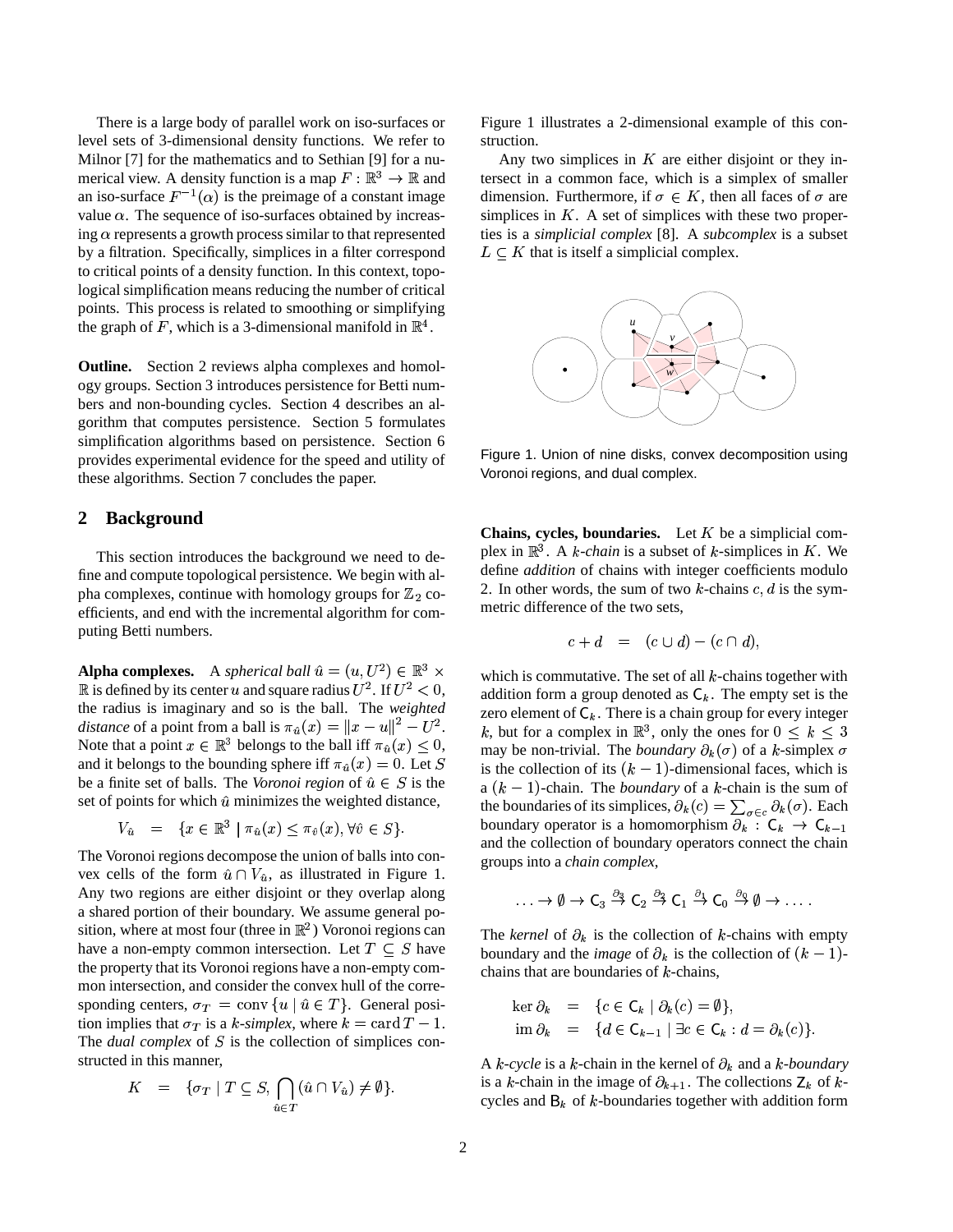subgroups of  $C_k$ . An essential property of the boundary operators is that the boundary of every boundary is empty,  $\partial_{k-1} \circ \partial_k(c) = \emptyset$ . This implies that the groups are nested,  $B_k \subseteq Z_k \subseteq C_k$ , as illustrated in Figure 2. The boundary of



Figure 2. Chain, cycle, boundary groups and their images under the boundary operators.

a vertex is the empty set, which implies that every 0-chain is also a 0-cycle,  $Z_0 = C_0$ . Because K is a complex in  $\mathbb{R}^3$ , there are no non-empty 3-cycles or 3-boundaries, that is,  $Z_3 = B_3 = {\emptyset}.$ 

**Homology groups.** The  $k$ -th *homology group* is the  $k$ -th cycle group factored by the k-th boundary group,  $H_k = \int_0^t e^{-\frac{2\pi}{w}} dx$  $Z_k/B_k$ . Its elements are the *homology classes*  $c + B_k = \{c +$  $b \mid b \in B_k$ , for all  $c \in Z_k$ . The zero element is  $\emptyset + B_k =$  $B_k$ , and the sum of two classes is  $(c + B_k) + (d + B_k) =$  $(c + d) + B_k$ . A subset *generates* a group if every group element is the sum of elements in the subset. A *basis* is a minimal generating set. In general, there are no canonical bases, but all bases have the same size which is the *rank* of the group. Because taking symmetric differences is like adding modulo 2, the size of a group is 2 raised to the power of its rank. The  $k$ -th *Betti* number of  $K$  is the rank of the k-th homology group,  $\beta_k = \text{rank } \mathsf{H}_k$ . As  $\mathsf{H}_k = \mathsf{Z}_k / \mathsf{B}_k$ ,

$$
rank H_k = rank Z_k - rank B_k. \t(1)
$$

There is a Betti number for each integer  $k$ , but for complexes in  $\mathbb{R}^3$ , only the ones for  $0 \le k \le 2$  may be non-zero. According to the Universal Coefficient Theorem for Homology [8] for complexes in  $\mathbb{R}^3$ , the Betti numbers under  $\mathbb{Z}_2$  are the same as those under  $\mathbb{Z}$ .

Intuitively, a non-bounding 0-cycle represents a collection of components of  $K$  and there is one basis element per component. It follows that  $\beta_0$  is the number of components of  $K$ . A non-bounding 1-cycle represents a collection of non-contractible closed curves in  $K$ , or dually, a collection of tunnels formed by  $K$ . We can write each tunnel as a sum of tunnels in a basis, and  $\beta_1$  is the size of the basis. A nonbounding 2-cycle represents a collection of non-contractible closed surfaces in  $K$ , or dually, a collection of voids, which are components of  $\mathbb{R}^3 - K$ . As before,  $\beta_2$  is the size of a basis of voids, which is equal to the number of voids. Finally, there are no 3-cycles because K is a complex in  $\mathbb{R}^3$ .

**Age filters.** We base all formulas and algorithms in this paper on an ordering of the simplices, where each prefix of the ordering contains the simplices of a subcomplex. We call such an ordering a *filter*. The sequence of subcomplexes defined by taking successively larger prefixes is the corresponding *filtration*. Figure 3 illustrates these definitions with a filter of 18 simplices. We think of a filtration



Figure 3. The filter is the sequence of light simplices. The corresponding filtration is the sequence of complexes.

as describing an evolution of a complex for which the sole element of change is growth. For dual complexes of a collection of balls, we generate a filter and a filtration by literally growing the balls. The filter is a consequence of this growth.

We now describe the growth model for spheres we use in Section 6 to apply our results to weighted point data in  $\mathbb{R}^3$ . For every real number  $\alpha \in \mathbb{R}$ , we increase the square radius of a ball  $\hat{u}$  by  $\alpha$ , giving us  $\hat{u}(\alpha) = (u, U^2 + \alpha)$ . We denote the collection of expanded balls  $\hat{u}(\alpha)$  as  $S(\alpha)$ . The  $\alpha$ -*complex*  $K(\alpha)$  of S is the dual complex of  $S(\alpha)$  [3]. For example,  $K(-\infty) = \emptyset$ ,  $K(0) = K$ , and  $K(\infty) = D$  is the dual of the Voronoi diagram, also known as the Delaunay triangulation of S. For each simplex  $\sigma \in D$ , there is a unique *birth time*  $\alpha(\sigma)$  defined such that  $\sigma \in K(\alpha)$  iff  $\alpha \geq \alpha(\sigma)$ . We order the simplices such that  $\alpha(\sigma) < \alpha(\tau)$ implies  $\sigma$  precedes  $\tau$  in the filter. More than one simplex may be born at a time and such cases may arise even if  $S$ is in general position. For example in Figure 1, edge  $uw$  is born at the same moment as triangle  $uvw$ . In the case of a tie, it is convenient to order lower-dimensional simplices before higher-dimensional ones, breaking remaining ties arbitrarily. We call the resulting sequence the *age filter* of the Delaunay triangulation.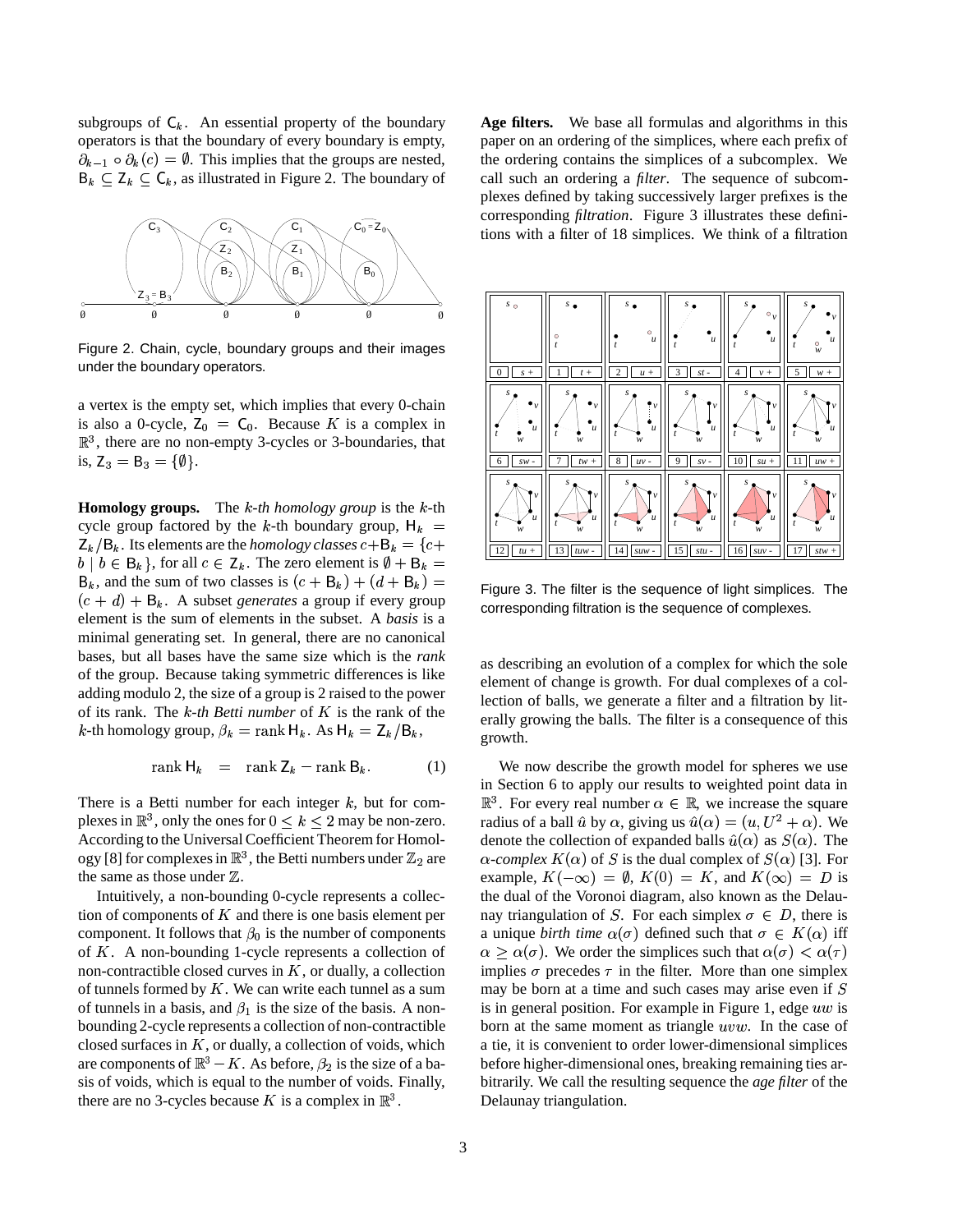**Incremental algorithm.** The ordering of simplices in a filter permits a simple algorithm for computing Betti numbers of all complexes in a filtration [2]. We review the essential steps of the algorithm here. Suppose the sequence of  $\sigma^i$ , for  $0 \leq i \leq m$ , is a filter and the sequence of  $K^i = \{\sigma^j \mid 0 \leq j \leq i\},\,$  for  $0 \leq i \leq m$ , is the corresponding filtration. Before running the algorithm, the Betti number variables are set to the Betti numbers of the empty complex, that is,  $\beta_0 = \beta_1 = \beta_2 = 0$ . The algorithm is shown in Figure 4.

| $integer3$ BETTI-NUMBERS ()                          |  |
|------------------------------------------------------|--|
| for $i=0$ to $m-1$ do                                |  |
| $k = \dim \sigma^{i} - 1$                            |  |
| if $\sigma^i$ belongs to a $(k + 1)$ -cycle in $K^i$ |  |
| then $\beta_{k+1} = \beta_{k+1} + 1$                 |  |
| else $\beta_k = \beta_k - 1$                         |  |
| endif                                                |  |
| endfor;                                              |  |
| return $(\beta_0, \beta_1, \beta_2)$ .               |  |

Figure 4. The function returns the Betti numbers of the last complex in the filtration.

But how do we decide whether a  $(k + 1)$ -simplex  $\sigma^{i}$  belongs to a  $(k + 1)$ -cycle in  $K^{i}$ ? For  $k + 1 = 0$ , this is trivial because every vertex belongs to a 0-cycle. For edges we maintain the connected components of the complex, each represented by its vertex set. An edge belongs to a 1-cycle iff its two endpoints belong to the same component. Triangles and tetrahedra are treated similarly, using the symmetry provided by complementarity, duality, and time-reversal [2].

Once we decide the cycle question for each simplex, we call a  $(k + 1)$ -simplex  $\sigma^i$  *positive* if it belongs to a  $(k + 1)$ cycle and *negative* otherwise. Let  $\beta_k = \beta_k^{\ell}$  be the k-th Betti number of  $K^{\ell}$ , and let  $\text{pos}_k = \text{pos}_k^{\ell}$  and  $\text{neg}_k = \text{neg}_k^{\ell}$  be the number of positive and negative k-simplices in  $K^{\ell}$ . The correctness of the incremental algorithm implies

$$
\beta_k = \text{pos}_k - \text{neg}_{k+1},\tag{2}
$$

for  $0 \leq k \leq 2$ . In words, the Betti number  $\beta_k$  is the number of  $k$ -simplices that create  $k$ -cycles minus the number of  $(k + 1)$ -simplices that destroy k-cycles by creating kboundaries. Observe that Equation (2) is just a different way to write Equation (1). All Betti numbers are non-negative so  $pos_k \geq neg_{k+1}$  for all  $\ell$ . We will see in Section 3 that there exists a pairing between positive  $k$ -simplices and negative  $(k + 1)$ -simplices. This pairing is the key to understanding the persistence of non-bounding cycles in homology groups.

#### **3 Persistence**

We wish to simplify a complex through the removal of its topological attributes. We describe a measure that ranks attributes by their life-time in a filtration — their persistence in being a feature in the face of growth. In this section we introduce the concept of persistence for Betti numbers and non-bounding cycles. We define persistence abstractly using cycle and boundary groups of complexes in a filtration. To make the abstract concrete, we give an algorithm that pairs the creation of a non-bounding cycle with its conversion to a boundary.

-cycle in  $K^i$  the population of non-bounding cycles whose life-time ex-**Algebraic formulation.** Algebraically, it is easy to count ceeds a given threshold. We will see later that this statistic is sufficient for determining the life-time of individual non-bounding cycles. We define  $\mathsf{Z}_k^{\ell}$ ,  $\mathsf{B}_k^{\ell}$  to be the k-th cycle group and  $k$ -th boundary group, respectively, of the  $\ell$ th complex  $K^{\ell}$  in a filtration. To capture persistent cycles in  $K^{\ell}$ , we factor its k-th cycle group by the k-th boundary group of  $K^{l+p}$ , p complexes later in the filtration. Formally, the *p-persistent* k-th homology group of  $K^{\ell}$  is

$$
\mathsf{H}_k^{\ell,p} = \mathsf{Z}_k^{\ell} / (\mathsf{B}_k^{\ell+p} \cap \mathsf{Z}_k^{\ell}), \tag{3}
$$

which is well-defined because  $B_k^{t+p} \cap Z_k^{\ell}$  is the intersection of two subgroups of  $C_k^{t+p}$  and thus a group itself. The *p-persistent k-th Betti number*  $\beta_k^{t,p}$  of  $K^t$  is the rank of  $H_k^{\ell,p}$ . Note that as we increase p, negative simplices cancel positive simplices earlier in the filtration. In other words, increasing  $p$  by one shortens the persistence of all nonbounding cycles by one. We may kill short-lived attributes, the topological noise of the complex, by increasing  $p$  sufficiently.

The  $p$ -persistent homology groups can also be defined using injective homomorphisms between ordinary homology groups. Observe that if two cycles are homologous in  $K^{\ell}$ , they also exist and are homologous in  $K^{\ell+p}$ . Consider the homomorphism

$$
\eta_k^{\ell,p} : \mathsf{H}_k^{\ell} \to \mathsf{H}_k^{\ell+p},
$$

that maps a homology class into one that contains it. The image of the homomorphism is isomorphic to the  $p$ persistent homology group of  $K^{\ell}$ , im  $\eta_k^{\ell,p} \simeq \mathsf{H}_k^{\ell,p}$ .  ${\sf H}_k^{\ell,p}$ .

**Abstract algorithm.** To measure the life-time of a nonbounding cycle, we find when the cycle's homology class is created and when its class merges with the boundary group. A positive simplex creates the class and a negative one merges the class with the boundary group. To detect these events, we maintain a basis for  $H_k$  implicitly through simplex representatives.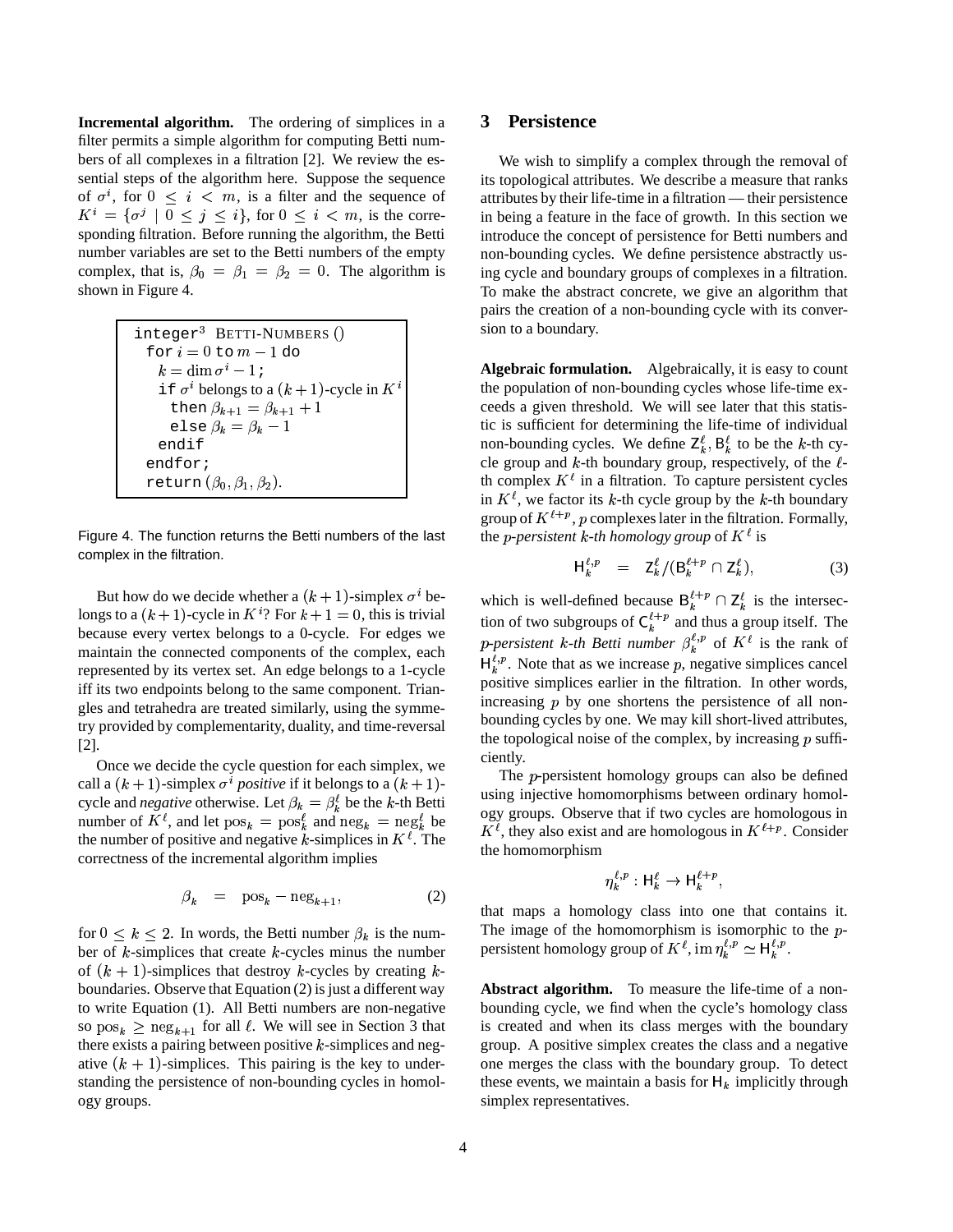Initially, the basis for  $H_k$  is empty. For each positive  $k$ simplex  $\sigma^i$ , we first find a non-bounding k-cycle  $c^i$  that contains  $\sigma^i$  but no other positive k-simplices. We prove that  $c^i$ exists using induction as follows: start with an arbitrary  $k$ cycle that contains  $\sigma^i$  and remove other positive k-simplices by adding their corresponding  $k$ -cycles. This method succeeds because each added cycle contains only one positive k-simplex by inductive assumption. After finding  $c^i$ , we add the homology class of  $c^i$  as a new element to the basis of  $H_k$ . In short, the class  $c^i + B_k$  is represented by  $c^i$ , and  $c^i$ , in turn, is represented by  $\sigma^i$ . For each negative  $(k + 1)$ - simpl simplex  $\sigma^j$ , we find its corresponding positive k-simplex  $\sigma^i$ and remove the homology class of  $\sigma^i$  from the basis. A general homology class of  $K^i$  is a sum of basis classes,

$$
d + B_k = \sum (c^g + B_k)
$$
  
=  $B_k + \sum c^g$ .

The chains d and  $\sum c^g$  are *homologous*, meaning they belong to the same homology class. Each  $c<sup>g</sup>$  is represented by a positive k-simplex  $\sigma^g$ ,  $g < j$ , that is not yet paired by the algorithm. The collection of positive k-simplices  $\Gamma = \Gamma(d)$ is uniquely determined by  $d$ . The youngest simplex in  $\Gamma$  is the one with largest index and we denote this index as  $y(d)$ .

| $list^3$ PAIR-SIMPLICES ()                               |  |
|----------------------------------------------------------|--|
| $L_0 = L_1 = L_2 = \emptyset$                            |  |
| for $j=0$ to $m-1$ do                                    |  |
| $k = \dim \sigma^{j} - 1i$                               |  |
| if $\sigma^j$ is negative then                           |  |
| $d = \partial_{k+1}(\sigma^j); \quad i = y(d);$<br>$(*)$ |  |
| $L_k = L_k \cup \{(\sigma^i, \sigma^j)\}\$               |  |
| endif                                                    |  |
| endfor;                                                  |  |
| return $(L_0, L_1, L_2)$ .                               |  |

Figure 5. The function returns three lists of paired simplices in the filter.

The algorithm, as shown in Figure 5, identifies  $\sigma^j$  as the culprit for turning the k-cycle created by  $\sigma^i$  into a kboundary. We document this by appending  $(\sigma^i, \sigma^j)$  to the list  $L_k$ . The *persistence* of that  $k$ -cycle is one short of the difference between indices,  $j - i - 1$ .

**Time-based persistence.** Alternatively, we could define persistence as the difference in birth times of the two simplices,  $\alpha(\sigma_j) - \alpha(\sigma_i)$ . This view corresponds to an extension of our previous index-based formulation. Let  $K^{\alpha}$  = cycles and  $\{\sigma^j \mid \alpha(\sigma^j) \leq \alpha\}$ . Then for every real  $\pi \geq 0$ , we define

the  $\pi$ -persistent k-th homology group of  $K^{\alpha}$  to be

$$
\mathsf{H}_k^{\alpha,\pi} = \mathsf{Z}_k^{\alpha} / (\mathsf{B}_k^{\alpha+\pi} \cap \mathsf{Z}_k^{\alpha}). \tag{4}
$$

Note that we are not changing the ordering of the simplices, so the simplex pairs do not change. Therefore, we may use the abstract algorithm above to compute the persistence pairs. In general, however, we have fewer pair-wise different complexes, as all simplices with birth-time  $\alpha$  enter the filtration at that time. In the index-based formulation, the simplices arrive individually with different indices.

Time-based persistence is useful in the context of isosurfaces of density functions. Index-based persistence is appropriate for alpha complexes, as most interesting activity occurs in a small range of  $\alpha$ . We will not discuss time-based persistence in this paper any further, although all our results will be valid with little modification.

 $\mu^{(u)}$  show this in Figure 6 for the filtration in Figure 3. The in- $\omega$ . ber of k-intervals that contain index  $\ell$  on the axis. **Visualization.** Our pairing algorithm gives us a set of simplex pairs  $(\sigma^i, \sigma^j)$ , each representing a k-cycle for  $0 \leq$  $k \leq 2$ . We may visualize each pair on the index axis by a half-open interval  $[i, j)$  which we call a *k*-interval. We cremental algorithm in Section 2 asserts that  $\beta_k^{\ell}$  is the num-

> We extend this visualization to two dimensions spanned by the index and persistence axes. The k-interval of  $(\sigma^i, \sigma^j)$ is extended into a k-triangle spanned by  $(i, 0)$ ,  $(j, 0)$ ,  $(i, j$  $i)$  in the index-persistence plane. The  $k$ -triangle is closed along its vertical and horizontal edges and open along the diagonal connecting  $(j, 0)$  to  $(i, j - i)$ , as shown in Figure 6. It represents the k-cycle created by  $\sigma^i$ , which is destroyed by  $\sigma^j$  progressively earlier as we increase p.



Figure 6. Visualization of the result of Function PAIR-SIMPLICES. The triangles of  $s$  and of  $stw$  are unbounded and not drawn. The light and dark triangles represent 0 cycles and 1-cycles respectively.

.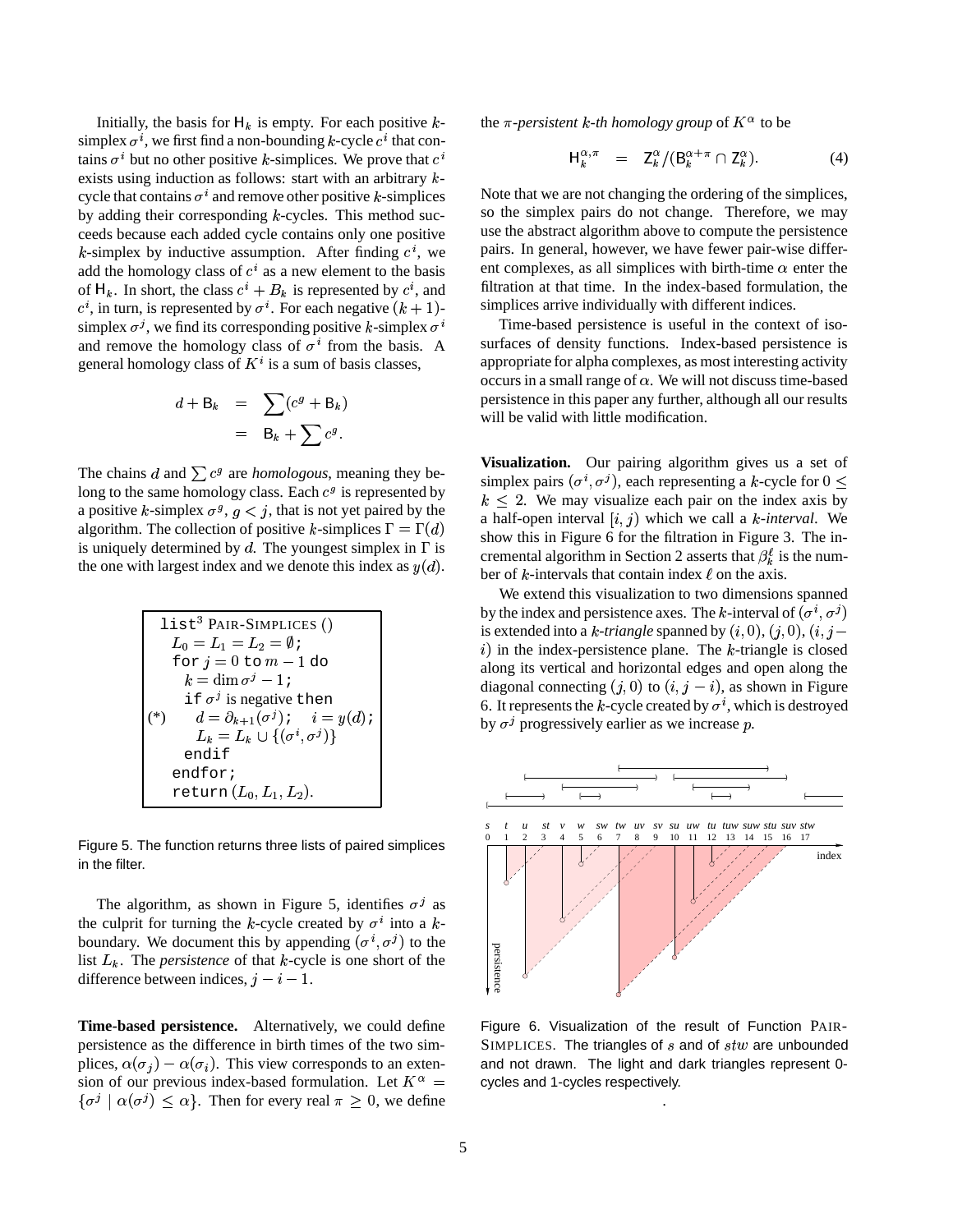Assume for a moment that our algorithm is correct, which means  $\beta_k^{t,p}$  is the number of k-triangles that contain point  $(\ell, p)$ . Then the persistent Betti numbers are non-increasing along vertical lines in the index-persistence plane. The same is true for lines in the diagonal direction and for all lines between the vertical and the diagonal directions.

MONOTONICITY LEMMA. 
$$
\beta_k^{\ell, p} \leq \beta_k^{\ell', p'}
$$
 whenever  $p' \leq p$ 

\nand  $\ell \leq \ell' \leq \ell + (p - p')$ .

**Correctness.** To prove the abstract algorithm is correct, we show that the pairs it produces are consistent with the persistent Betti numbers defined by (3).

 $k$ -TRIANGLE LEMMA. The number of  $k$ -triangles containing  $(\ell, p)$  in the index-persistence plane is  $\beta_k^{\ell, p}$ .

PROOF. We proceed by induction over p. For  $p = 0$ , the number of k-triangles that contain  $(\ell, 0)$  is equal to the number of k-intervals  $(i, j)$  that contain  $\ell$ . This is equal to the number of left endpoints minus the number of right endpoints that are smaller than or equal to  $\ell$ . Equivalently, it is the number of positive k-simplices  $\sigma^i$  with  $i \leq \ell$  minus the number of negative  $(k + 1)$ -simplices  $\sigma^j$  with  $j \leq \ell$ . But this is just a restatement of Equation (2), which establishes the basis of the induction.

Consider  $(\ell, p)$  with  $p > 0$  and assume inductively that the claim holds for  $(\ell, p - 1)$ . The relevant simplex for the step from  $(\ell, p - 1)$  to  $(\ell, p)$  is  $\sigma^{\ell+p}$ . The persistent k-th Betti number can either stay the same or decrease by 1. It will decrease only if  $\sigma^{l+p}$  is a negative  $(k + 1)$ -simplex, or equivalently,  $(\ell + p, 0)$  is the upper right corner of a ktriangle. Indeed, no other  $k$ -triangle can possibly separate  $(\ell, p-1)$  and  $(\ell, p)$ . This proves the claim if  $\sigma^{\ell+p}$  is a positive  $(k+1)$ -simplex or a simplex of dimension different from  $k + 1$ . Now suppose that  $\sigma^{l+p}$  is a negative  $(k + 1)$ simplex and define the k-cycle  $d = \partial_{k+1}(\sigma^{\ell+p})$ . There are two cases, as shown in Figure 7.



Figure 7. The light  $k$ -triangle corresponds to Case 1 and the dark one to Case 2.

Case 1. Assume there is a k-cycle c in  $K^{\ell}$  homologous to d, that is,  $c \in d + B_k^{t+p-1}$ . Then c bounds neither in

 $\alpha^i \in \mathcal{C}$ . But this contradicts  $c \subseteq K^{\ell}$  as  $K^{\ell}$  nor in  $K^{\ell+p-1}$ , but it bounds in  $K^{\ell+p}$ . If follows that  $\beta_k^{t,p} = \beta_k^{t,p-1} - 1$ . We need to show that the pair  $(\sigma^i, \sigma^{i+p})$  constructed by the algorithm satisfies  $i \leq \ell$ , because only in this case does the k-triangle of  $\sigma^{l+p}$  separate  $(l, p - 1)$  from  $(l, p)$ . Recall that  $\sigma^{i}$  is the youngest positive k-simplex in  $\Gamma(d)$ . To reach a contradiction suppose  $i > l$ . Then c is a non-bounding k-cycle also in  $K^i$ , and because it is homologous to  $\sigma^i \notin K^{\ell}$ .

Case 2. Assume there is no k-cycle in  $K^{\ell}$  homologous to d. Then  $Z_k^{\ell} \cap B_k^{\ell+p-1} = Z_k^{\ell} \cap B_k^{\ell+p}$ , and hence  $\beta_k^{\ell,p} = \beta_k^{\ell,p-1}$ . We need to show that the pair  $(\sigma^i, \sigma^{i+p})$  constructed by the algorithm satisfies  $i > l$ , because only in this case does the k-triangle of  $\sigma^{\ell+p}$  not separate  $(\ell, p-1)$  from  $(\ell, p)$ . Our assumption above implies that at least one of the positive k-simplices in  $\Gamma(d)$  was added after  $\sigma^{\ell}$ . Hence  $i = y(d) > \ell.$ ▣

# **4 Computation**

In this section, we complete the abstract algorithm for pairing by specifying how to implement line (\*) of Function PAIR-SIMPLICES. We do this by computing the index *i* of the youngest positive *k*-simplex in  $\Gamma(d)$ , where  $d = \partial_{k+1}(\sigma^j)$ . We refer to this computation as *cycle* search for  $\sigma^j$ . We will first describe the data structure, then explain cycle search, prove its correctness, and analyze its running time.

**Data structure.** We use a linear array  $T[0..m-1]$ , which acts similar to a hash table  $[1, Chapter 12]$ . Initially, T is empty. A pair  $(\sigma^i, \sigma^j)$  identified by the algorithm is stored in  $T[i]$  together with a list of positive simplices  $\Lambda^{i}$  defining the cycle created by  $\sigma^i$  and destroyed by  $\sigma^j$ . The simplices in that list are not necessarily the same as the ones in  $\Gamma(d)$ . All we guarantee is that  $d$  is homologous to the sum of cycles represented by the simplices in the list, and that the list contains the youngest simplex in  $\Gamma(d)$ , which is  $\sigma^i$  as above. The correctness proof following the algorithm will show that this property is sufficient for our purposes. The data structure is illustrated in Figure 8. Each simplex in the filter has a slot in the hash table, but information is stored only in the slots of the positive simplices. This information consists of the index  $j$  of the matching negative simplex and a list of positive simplices defining a cycle. Some cycles exists beyond the end of the filter, in which case we use  $\infty$  as a substitute for j.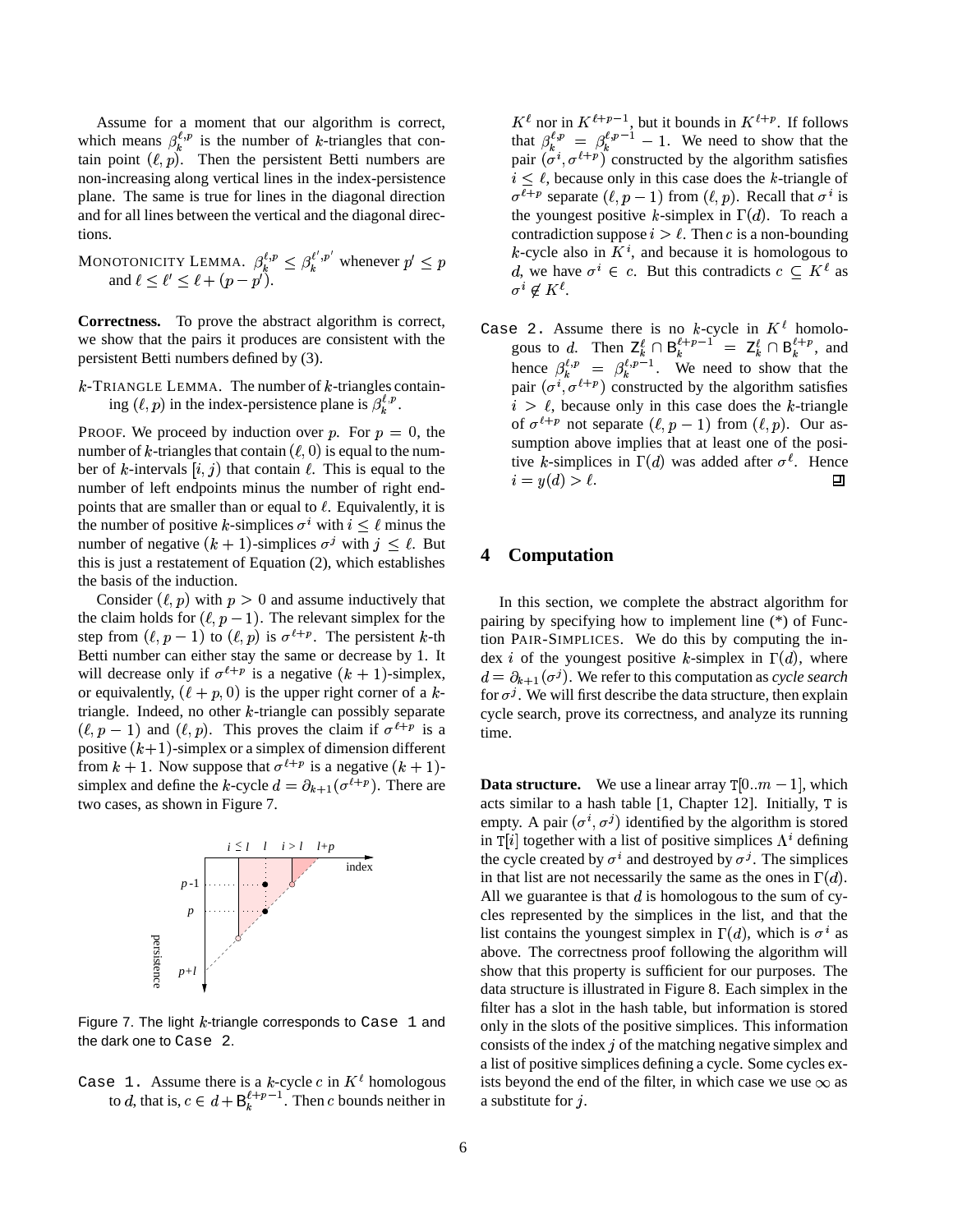

Figure 8. Hash table after running the algorithm on the filter of Figure 3.

**Cycle search.** Suppose the algorithm arrives at index  $j$  in the filter and assume  $\sigma^j$  is a negative  $(k+1)$ -simplex. Recall that  $\Gamma(d)$  is the set of positive k-simplices that represent the homology class of  $d = \partial \sigma^j$  in  $H_k^{j-1}$ . We search for the youngest k-simplex in  $\Gamma(d)$  by successively probing slots in T until we find the right one. Specifically, we start with a set  $\Lambda$  equal to the set of positive k-simplices in d, which is necessarily non-empty, and we let  $i = \max(\Lambda)$  be the index of the youngest member of  $\Lambda$ . We will see later that if  $\mathbb{T}[i]$  is unoccupied, then  $i = y(d)$ . We can therefore end the search and store j and  $\Lambda$  in  $\mathbb{T}[i]$ . If  $\mathbb{T}[i]$  is occupied, it contains a collection  $\Lambda^i$  representing a permanently stored k-cycle. At this moment, this  $k$ -cycle is already a  $k$ -boundary. We add  $\Lambda$  and  $\Lambda^i$  to get a new  $\Lambda$  representing a k-cycle homologous to the old one and therefore also homologous to  $d$ . The Function YOUNGEST in Figure 9 performs a cycle search for simplex  $\sigma^j$ .

$$
\begin{array}{l} \text{integer } \text{YoungEST } (\text{simplex } \sigma^j) \\ \Lambda = \{ \sigma \in \partial_{k+1}(\sigma^j) \mid \sigma \text{ positive} \} \colon \\ \text{loop} \\ i = \max(\Lambda) \colon \\ \text{if } \mathsf{T}[i] \text{ is unoccupied then} \\ \text{store } j \text{ and } \Lambda \text{ in } \mathsf{T}[i] \colon \text{ exit} \\ \text{endif } \\ \Lambda = \Lambda + \Lambda^i \\ \text{forever } j \\ \text{return } i. \end{array}
$$

Figure 9. The function returns the index of the youngest basis cycle used in the description of the boundary of  $\sigma^j$ .

A *collision* is the event of probing an occupied slot of T. It triggers the addition of  $\Lambda$  and  $\Lambda^i$ , which means we take the symmetric difference of the two collections. For example, the first collision for the filter of Figure 3 occurs for the negative edge sv. Initially, we have  $\Lambda = \{s, v\}$  and i equal to 4, the index of v. T[4] is occupied and stores  $\Lambda^4 =$  **Running**  $\{u, v\}$ . The sum of the two 0-cycles is  $\Lambda + \Lambda^4 = \{s, u\}$ , you which is the new set  $\Lambda$ . We now have  $i = 2$ , the index of u. cycle This time,  $\mathbb{T}[2]$  is unoccupied and we store the index of sv The and the new set  $\Lambda$  in that slot.

**Correctness.** We first show that cycle search halts. Consider a collision at  $T[i]$ . The list  $\Lambda^i$  stored in  $T[i]$  contains  $\sigma^i$  and possibly other positive k-simplices, all older than  $\sigma^i$ . After adding  $\Lambda$  and  $\Lambda^i$  we get a new list  $\Lambda$ . This list is necessarily non-empty, as otherwise  $d$  would bound. Furthermore, all simplices in  $\Lambda$  are strictly older than  $\sigma^i$ . Therefore, the new  $i$  is smaller than the old one, which implies that the search proceeds strictly from right to left in  $T$ . It necessarily ends at an unoccupied slot  $T[g]$  of the hash table, for all other possibilities lead to contradictions.

It takes some more effort to prove that  $T[g]$  is the correct slot, or in other words, that  $g = y(d)$ , where  $d = \partial_{k+1}(\sigma^j)$ is the boundary of the negative  $(k + 1)$ -simplex that triggered the search. Let *e* be the cycle defined by  $\Lambda^{g}$ . Since  $e$  is obtained from  $d$  through adding bounding cycles, we know that *e* and *d* are homologous in  $K^{j-1}$ . A *collisionfree* cycle is one where the youngest positive simplex corresponds to an unoccupied slot in the hash table. Cycle search ends whenever it reaches a collision-free cycle. For example,  $e$  is collision-free because its youngest positive simplex is  $\sigma^g$  and  $T[g]$  is unoccupied before *e* arrives.

COLLISION LEMMA. Let  $e$  be a collision-free  $k$ -cycle in  $K^{j-1}$  homologous to d. Then the index of the youngest positive simplex in *e* is  $i = y(d)$ .

PROOF. Let  $\sigma^g$  be the youngest positive simplex in e, and f be the sum of the basis cycles, homologous to  $d$ . By definition, f's youngest positive simplex is  $\sigma^i$ , where  $i = y(d)$ . This implies that there are no cycles homologous to  $d$  in  $K^{i-1}$  or earlier complexes, therefore  $g \geq i$ . We show  $g \leq i$ by contradiction. If  $g > i$ , then  $e = f + c$ , where c bounds in  $K^{j-1}$ .  $\sigma^g \notin f$  implies  $\sigma^g \in c$ , and as  $\sigma^g$  is the youngest in e, it is also the youngest in c. By assumption,  $T[g]$  is unoccupied as  $e$  is collision-free. In other words, the cycle created by  $\sigma^g$  is still a non-bounding cycle in  $K^{j-1}$ . Hence this cycle cannot be  $c$ . Also, the cycle cannot belong to  $c$ 's homology class at the time  $c$  becomes a boundary. It follows that the negative  $(k + 1)$ -simplex that converts c into a boundary pairs with a positive  $k$ -simplex in  $c$  that is younger than  $\sigma^g$ , a contradiction. Hence  $g = i$ . 口

The cycle search continues until it finds a collision-free cycle homologous to  $d$ , and the Collision Lemma implies that that cycle has the correct youngest positive simplex. This proves the correctness of cycle search, and we may now substitute  $i = \text{YoungEST}(\sigma^j)$  for line (\*) in Function PAIR-SIMPLICES.

**Running time.** Let  $d = \partial_{k+1}(\sigma^j)$  and let  $\sigma^i$  be the youngest positive k-simplex in  $\Gamma(d)$ . The persistence of the cycle created by  $\sigma^i$  and destroyed by  $\sigma^j$  is  $p_i = j - i - 1$ . The search for  $\sigma^i$  proceeds from right to left starting at  $T[j]$ and ending at  $T[i]$ . The number of collisions is at most the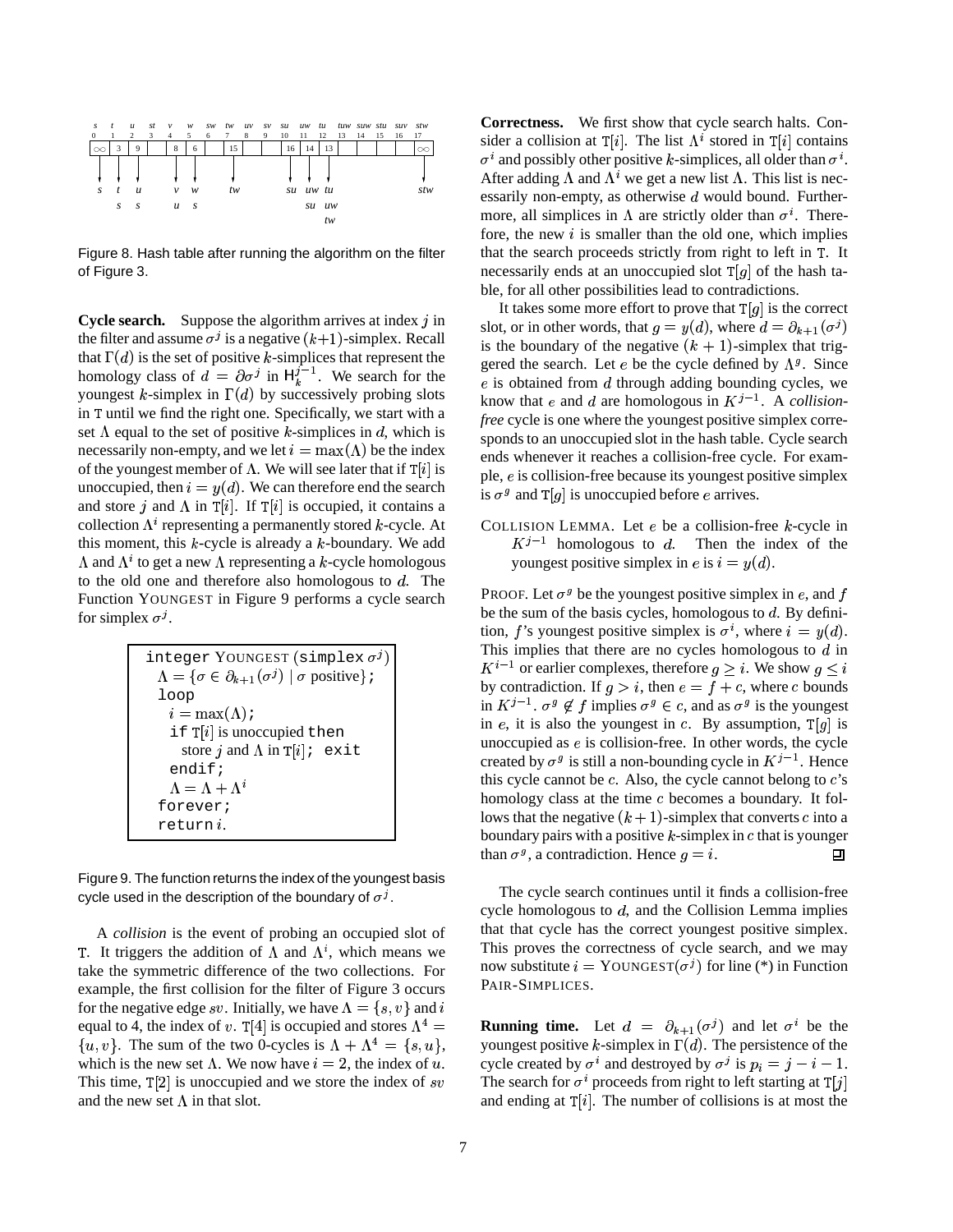number of positive k-simplices strictly between  $\sigma^i$  and  $\sigma^j$ , which is less than  $p_i$ . A collision happens at  $T[g]$  only if  $\sigma^g$  (*k*) already forms a pair, which implies its k-interval  $[g, h)$  is contained inside  $[i, j)$ . We use the nesting property to prove by induction that the k-cycle defined by  $\Lambda^i$  is the sum of fewer than  $p_i$  boundaries of  $(k + 1)$ -simplices. Hence,  $\Lambda^i$ contains fewer than  $(k+2)p_i$  k-simplices, and similarly  $\Lambda^g$ contains fewer than  $(k + 2)p_g < (k + 2)p_i$  k-simplices. A collision requires adding the two lists and finding the youngest in the new list. We do this by merging, which keeps the lists sorted by age. A single collision takes time at most  $O(p_i)$ , and the entire search for  $\sigma^i$  takes time at most  $O(p_i^2)$ . The total algorithm runs in time at most  $O(\sum p_i^2)$ , which is at most  $O(m^3)$ .

The running time of cycle search can be improved to almost constant for dimensions  $k = 0$  and  $k = 2$  using a union-find data structure representing a system of disjoint sets and supporting find and union operations [1, Chapter 22]. For  $k = 0$ , each set is the vertex set of a connected component. Each set has exactly one yet unpaired vertex, namely the oldest one in the component. We modify standard union-find implementations in such a way that this vertex represents the set. Given a vertex, the find operation returns the representative of the set that contains this vertex. Given an edge whose endpoints lie in different sets, the union operation merges the two sets into one. At the same time, it pairs the edge with the younger of the two representatives and retains the older one as the representative of the merged set.

Cycle search is replaced by two find operations possibly followed by a union operation. If we use weighted merging for union and path compression for find, the amortized time per operation is  $O(A^{-1}(m))$ , where  $A^{-1}(m)$  is the notoriously slowly growing inverse of the Ackermann function [1, Chapter 22]. We may use symmetry to accelerate cycle search for 2-cycles using the union-find data structure for a system of sets of tetrahedra [2]. We cannot achieve the same acceleration for 1-cycles using this method, however, as there can be multiple unpaired positive edges at any time. The additional complication seems to require the more cautious and therefore slower algorithm described above.

#### **5 Simplification**

In this section, we use information about the persistence of cycles to simplify filtrations. Simplification here means reordering the simplices in such a way that only cycles whose persistence is above some threshold appear in the filtration. We get inspiration for reordering through an algorithm for computing persistent Betti numbers.

**Computing persistent Betti numbers.** By the k-Triangle Lemma in Section 3, the  $p$ -persistent  $k$ -th Betti number of  $K^{\ell}$  is the number  $\beta_k^{\ell,p}$  of k-triangles that contain the point  $(\ell, p)$  in the index-persistence plane. To compute these



Figure 10. The k-triangles that intersect the new axis at  $p=2$ have persistence 2 or larger. The simplex pairs representing cycles of persistence less than 2 are boxed.

numbers for a fixed  $p$ , we intersect the  $k$ -triangles with a horizontal line at  $p$ . Figure 10 illustrates this operation by modifying Figure 6. The algorithm for  $p$ -persistent Betti numbers is similar to Function BETTI-NUMBERS given in Figure 4. We go through the filter from left to right and increase  $\beta_k^p$  whenever we encounter the left endpoint of a *k*-interval longer than p. Similarly, we decrease  $\beta_k^p$  whenever  $p$  positions ahead of us there is a right endpoint of a k-interval longer than p. Figure 11 shows the results of the algorithm applied to our example filtration of Figure 3 for  $k=0.$ 



Figure 11. Persistent 0-th Betti numbers of the first ten complexes in the filtration of Figure 3 and for persistence up to 7.

**Migration.** The intersection of the  $k$ -triangles and the horizontal line at  $p$  is a collection of half-open intervals. We interpret these intervals as  $k$ -intervals of a simplified version of the original filtration. Our goal is to reorder the filter so that this interpretation is valid, that is, we wish to obtain a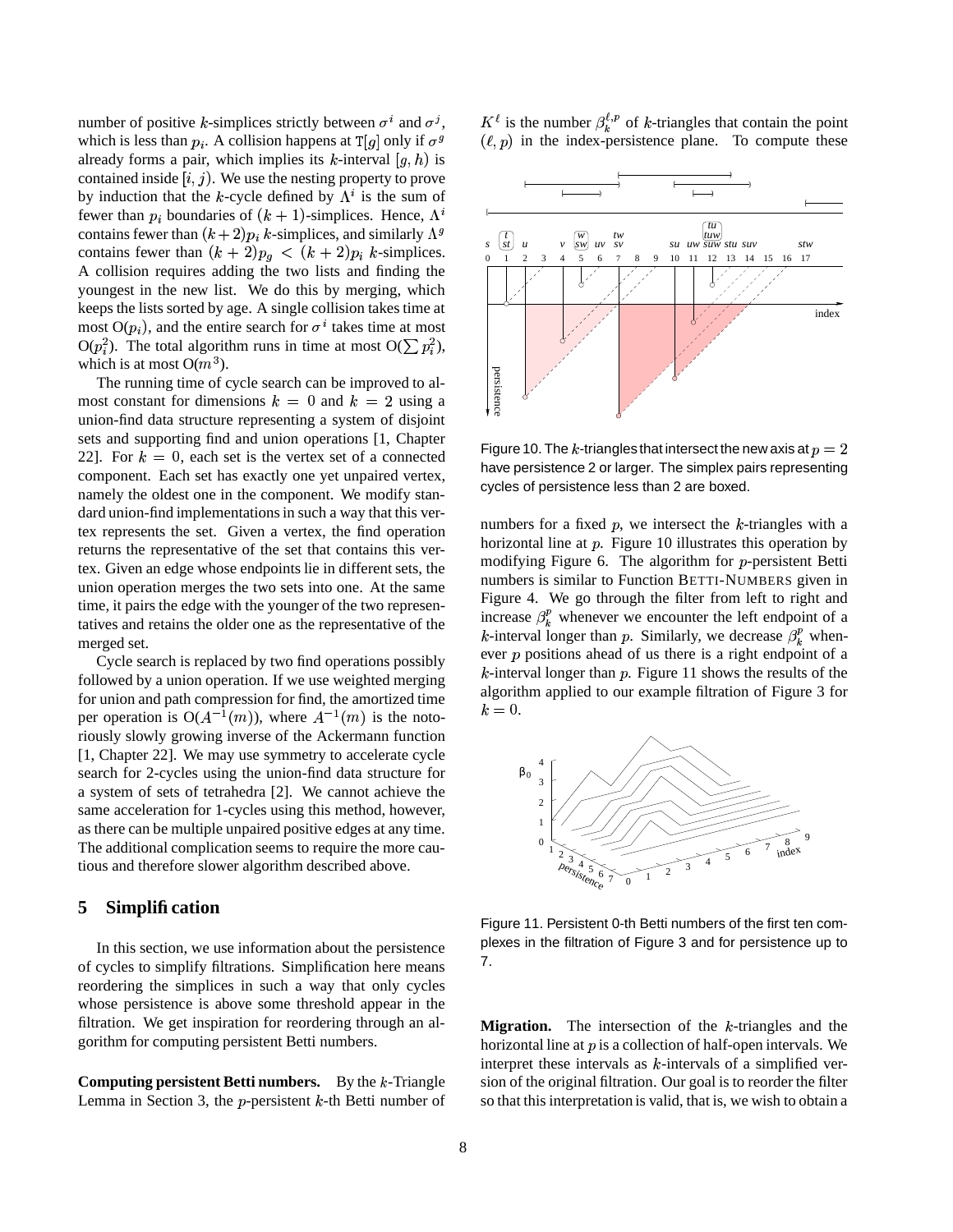new filtration whose Betti numbers are the *p*-persistent Betti numbers of the original filtration. For each pair  $(\sigma^i, \sigma^j)$  we move  $\sigma^j$  to the left, closer or all the way to  $\sigma^i$ , as shown in Figure 10. The new position of  $\sigma^j$  is  $\max\{i, j - p\}$ . If o  $j - p \leq i$ , then  $\sigma^{i}$  and  $\sigma^{j}$  no longer form an interval as they both occupy the same index in the new filter. Here, we extend the notion of a filter to allow a possibly empty set of simplices at each index. We compute Betti numbers by bringing all simplices of a set into the complex at once.

There is a complication in the reordering algorithm that occurs whenever a negative simplex attempts to move past one of its faces. To maintain the ordering as a filter, we must move the face along with its coface. For example, if we increase  $p$  to 4 in Figure 10, then  $stu$  will move to index 11 past its face  $tu$  at index 12. Moving a face along with a simplex will not change any Betti numbers if the face represents a cycle whose persistence is less than  $p$ . At the time we move it, the face is already co-located with its matching negative simplex, and the two cancel each other's contributions. We may then grab the pair and move it with the simplex, moving the pair  $(tu, tuw)$  with  $stu$  in our example. For any moving simplex, however, we must also move all the necessary faces and their matching negative simplices recursively.

**Conflicts.** There is trouble if the face of a moving negative simplex represents a cycle whose persistence is at least  $p$ . For instance, when  $stu$  encounters the edge  $su$ , the triangle  $suv$  which is paired with  $su$  has not yet reached  $su$ . There is a conflict between our two goals of maintaining the filter property and reordering so the new Betti numbers are the old *p*-persistent Betti numbers. Formally, a *conflict* occurs whenever there are pairs  $(\sigma^i, \sigma^j)$  and  $(\sigma^g, \sigma^h)$  with  $g <$  conflict  $i < h < j$ , where  $\sigma^{i}$  is a face of  $\sigma^{h}$ , as shown in Figure 12. There are  $\binom{4}{2}$  = 6 possible types of conflicts, each



Figure 12. Basic conflict configuration.

identified by the pair  $(\dim \sigma^i, \dim \sigma^h)$  of the dimensions of the main participants. The pairs  $(su, suv)$  and  $(tw, stu)$  in Figure 6 constitute a conflict of type  $(1, 2)$  and show that conflicts do occur, although our experiments in Section 6 suggest that they are rather rare. We partially substantiate this finding by the following lemma.

#### CONFLICT LEMMA. All conflicts have type  $(1, 2)$ .

PROOF. Suppose a conflict exists in pairs  $(\sigma^i, \sigma^j)$  and  $(\sigma^g, \sigma^h)$ , where  $\sigma^i$  is a vertex. When  $\sigma^h$  enters the filtration, it belongs to the same component as  $\sigma^g$ , since  $\sigma^h$  completes a chain whose boundary includes  $\sigma^g$ . Vertex  $\sigma^i$ , one

of the vertices of  $\sigma^h$ , is unpaired and therefore represents the component of  $\sigma^h$  and  $\sigma^g$ . Recall that any component is represented by its oldest vertex, which implies that  $\sigma^i$  is older than all the vertices of  $\sigma^g$ . By the filter property,  $\sigma^i$  is older than  $\sigma^g$ , i.e.  $i < g$ , which contradicts the assumption that  $(\sigma^i, \sigma^j)$  and  $(\sigma^g, \sigma^h)$  form a conflict. This proves there are no conflicts of types  $(0, 1)$ ,  $(0, 2)$ ,  $(0, 3)$ . By complementarity and duality, there are no conflicts of types  $(1, 3)$ and  $(2, 3)$ . 口

Difficulties in reordering may also arise indirectly because of the recursive nature of any reordering algorithm. For example, moving a negative triangle may require moving one of its edges. This edge holds on to its matching triangle, which in turn grabs its needed faces. Some of these faces may be unpaired, and to capture this situation we define a *recursive conflict* to be a positive simplex that is moved when it is not co-located with its matching negative simplex. Extending the Conflict Lemma, we can show that all recursive conflicts are edges. We again have a situation as in Figure 12, except that  $\sigma^i$  is not necessarily a face of  $\sigma^h$ . However, the moving simplices all belong to the same component as  $\sigma^h$ : this is true for a face by definition, for a matching negative simplex by the reason given in the proof above, and for all moving simplices by transitivity.

Basic and recursive conflicts exist in practice, but are rather rare, as shown in Section 6. When conflicts occur, we view the maintenance of the filter property as inviolable, and attempt to approximate our secondary goal, achieving the correct Betti numbers. We do so through conflict resolution or conflict diminution, as described below.

**Conflict resolution.** We may resolve a conflict by subdivision. Here, we achieve the correct Betti numbers for a refined complex and its corresponding filtrations. Suppose pairs  $(\sigma^i, \sigma^j)$  and  $(\sigma^g, \sigma^h)$  form a conflict. Then,  $\sigma^i, \sigma^g$ are edges,  $\sigma^j$ ,  $\sigma^h$  are triangles, and  $\sigma^i$  is a face of  $\sigma^h$ . Let  $\sigma^i = bc$  and  $\sigma^h = abc$  as drawn in Figure 13.

We resolve the conflict by starring from the midpoint  $x$ of edge bc, subdividing all simplices that share bc as a common face. We replace each subdivided  $k$ -simplex by one  $(k-1)$ -simplex and two k-simplices. For computing persistence, the order of the three new simplices is important. As shown in Figure 13, the order of the edges  $bx, cx$  within the new filter is the opposite of the triangles  $acx, abx$ . The persistence algorithm produces new pairs  $(x, bx)$  and  $(ax, acx)$ that have no effect on Betti numbers. After  $acx$  enters, the complex is homotopy equivalent to the old complex just before  $abc$  enters. The edge  $cx$  replaces  $bc$  and the triangle  $abx$  replaces  $abc$  in the filter. Consequently, the algorithm produces pairs  $(\sigma^g, abx)$  and  $(cx, \sigma^h)$ . As  $cx$  is not a face of  $abx$ , we have removed the conflict and preserved the Betti numbers of a refined filtration.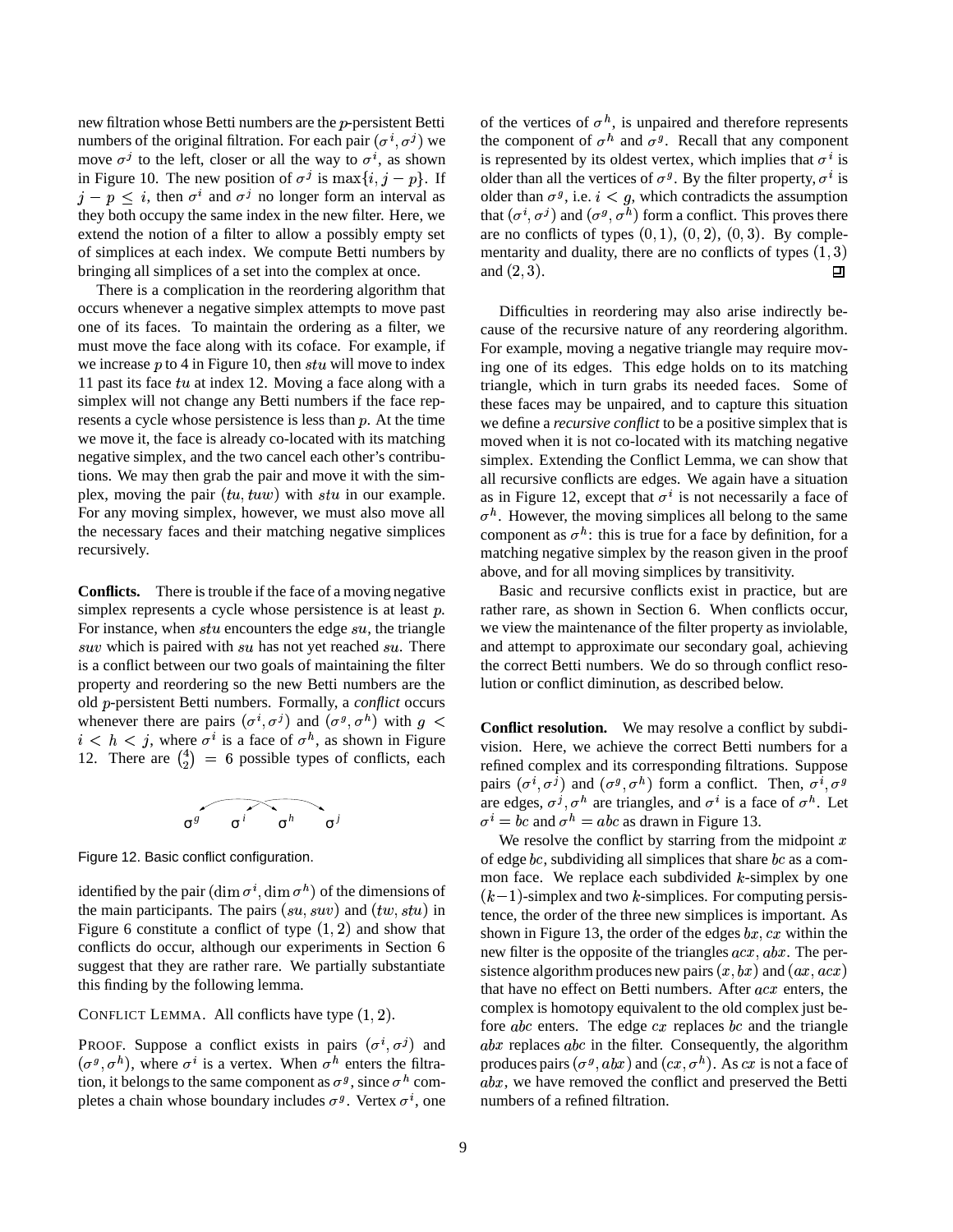

Figure 13. The conflict exists between moving  $abc$  towards  $\sigma^g$  and keeping  $bc$  ahead of  $abc$ . We subdivide edge  $bc$  and order the new simplices to resolve the conflict.

**Conflict diminution.** Often times, simplices have structural meaning in a filtration, and conflicts signal properties of the structure the simplices describe. We may not wish to tamper with this structure through subdivision, as such action may not have any meaning within our filtration. For example, in alpha complex filtrations, simplices are ordered according to a particular growth model. The ordering of the new simplices specified by subdivision in Figure 13 might not have a corresponding set of weighted balls that would generate the filtration under the growth model.

We may attempt to reduce the effect of conflicts on Betti numbers without eliminating the conflicts. Recall that a simplex pair  $(\sigma^i, \sigma^j)$  defines a k-cycle which may be visualized by a k-triangle, as in Figure 14. Whenever  $\sigma_i$  occurs in a conflict, we allow it to be dragged to a new location. This clearly changes the Betti numbers of the reordered filtration, so they no longer match the  $p$ -persistent Betti numbers of the original filtration. We also allow  $\sigma_j$  to move faster during reordering, whenever  $\sigma_i$  is moved. This method creates a region of the  $k$ -cycle with the same area as the  $k$ -triangle, as shown in Figure 14. Therefore, we allow each  $k$ -cycle to have the same effect on Betti numbers as it would in the absence of conflicts, but at different times.



Figure 14. Reordering with conflicts.

**Lazy migration.** We end this section by describing an alternate method for reordering. Our motivation for formulating persistent homology in Equation (3) was to eliminate cycles with low persistence. As a consequence of the formulation, the life-time of every cycle is reduced regardless of its persistence, leading to the creation of  $k$ -triangles. A possibly more intuitive goal would be to eliminate cycles with low persistence without changing the life-time of cycles with high persistence. In other words, we replace  $k$ triangles by *k*-*squares* as illustrated in Figure 15. In analogy



Figure 15. Alternative visualization of the result of Function  $\texttt{PAIR-SIMPLICES}.$  The squares of  $s$  and  $stw$  are unbounded and not shown. The light squares represent 0-cycles and the dark squares represent 1-cycles.

to *p*-persistent Betti numbers, we define  $\gamma_k^{\ell,p}$  as the number of k-squares that contain the point  $(\ell, p)$  in the indexpersistence plane. Figure 16 illustrates how these numbers change as we increase persistence from  $p = 0$  to 7. Note that we can easily read off persistent cycles from the graph. We may also simplify complexes using  $\gamma_k^{t,p}$  by only collaps-



Figure 16. Numbers  $\gamma_0$  for the first ten complexes in the filtration of Figure 3.

ing  $k$ -intervals of length at most  $p$ , leaving other  $k$ -intervals unchanged.

#### **6 Experiments**

We have implemented the algorithms described in this paper and created a prototype based on the Alpha Shapes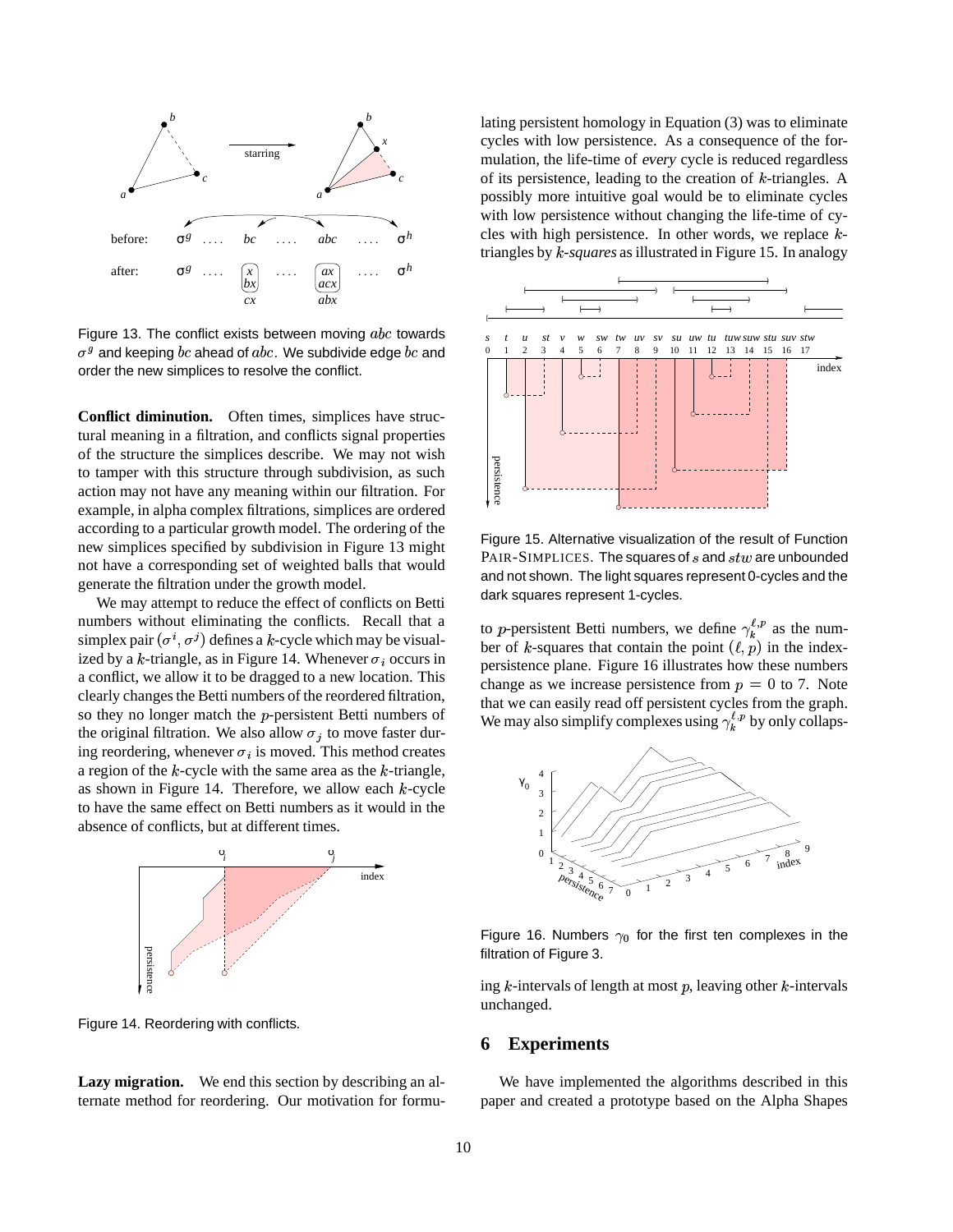software of [3]. This section presents experimental timing results and provides evidence for the claim that persistence separates topological noise from features.

**Data.** We have applied the software to a variety of datasets and show the results for five representative sets in this section. Three sets represent molecular structures with weighted points and two represent surfaces of macroscopic shapes with unweighted points. In each case, we first compute the possibly weighted Delaunay triangulation and then the age filter of that triangulation. The data points become vertices or 0-simplices of the triangulation. Table 1 gives the sizes of the data sets, their Delaunay triangulations, and age filters.

|   |        | total   |         |         |           |
|---|--------|---------|---------|---------|-----------|
|   |        |         |         |         |           |
| G | 318    | 2.322   | 3.978   | 1.973   | 8.591     |
| Z | 1.296  | 11.401  | 20,098  | 9.992   | 42.787    |
| D | 7.774  | 60,675  | 105,710 | 52,808  | 226,967   |
| в | 42.311 | 346,664 | 608,445 | 304,091 | 1,301,511 |
| S | 54,262 | 438,134 | 766,893 | 383,020 | 1,642,309 |

Table 1. G is Gramicidin A, a small protein. Z is a portion of a periodic zeolite structure. D is a portion of DNA. B is a tiny cube of microscopic bone structure. S is a scanned and resampled Buddha statue.

**Timings.** We time only the portion of the software that is directly related to computing persistence. We distinguish four steps: marking simplices as positive or negative, and adding k-cycles for  $k = 0, 1, 2$ . Recall that the computation of persistence can be accelerated for  $k = 0, 2$  using a unionfind data structure. As substantiated in Table 2, this improvement subsumes adding 0- and 2-cycles in the marking process, shrinking the time for these to steps to essentially nothing. The results suggest a possible linear dependence of

|   | mark  | add $k$ -cycles |      |      | total    |       |
|---|-------|-----------------|------|------|----------|-------|
|   |       |                 |      |      | $w/o$ UF | w UF  |
| G | 0.03  | 0.01            | 0.03 | 0.01 | 0.08     | 0.06  |
| Ζ | 0.19  | 0.02            | 0.17 | 0.07 | 0.45     | 0.36  |
| D | 1.15  | 0.12            | 1.02 | 0.38 | 2.67     | 2.18  |
| B | 7.35  | 0.73            | 6.79 | 2.58 | 17.45    | 14.12 |
| S | 11.25 | 0.96            | 9.65 | 8.66 | 30.52    | 19.93 |

Table 2. Running time in seconds. All timings were done on a Micron PC with a 266 MHz Pentium II processor and 128 MB random access memory, running the Solaris 8 operating system.

the running time on the size of the data, which is substantially faster than the cubic dependence proved in Section 4. Of course, we need to distinguish worst-case from average running time. After accelerating with union-find, the slowest portion of the algorithm is adding 1-cycles. We pose the detailed analysis of the algorithm as an open problem, and we also ask for a different and more efficient algorithm, if it exists.

**Statistics.** Our cubic upper bound in Section 4 followed from the observation that the k-cycle created by  $\sigma^i$  goes through fewer than  $p_i$  collisions and the length of its list built up during these collisions is less than  $(k + 2)p_i$ . We can explain the apparently linear running time documented in Table 2 by showing that the average number of collisions and the average list length are both constant. Tables 3 and 4 provide evidence that this might indeed be the case. We do not show statistics for 0-cycles in Table 4 as every 0-cycle is represented by a list of length two.

|   | 0-cycles |      | 1-cycles |      | 2-cycles |      |
|---|----------|------|----------|------|----------|------|
|   | max      | avg  | max      | avg  | max      | avg  |
| G | 17       | 0.58 | 31       | 0.19 | 91       | 0.13 |
| Z | 14       | 0.95 | 32       | 0.50 | 39       | 0.39 |
| D | 14       | 0.62 | 203      | 0.32 | 26       | 0.19 |
| в | 21       | 1.00 | 581      | 0.26 | 1,462    | 0.15 |
| S | 24       | 1.00 | 1.095    | 0.19 | 33,325   | 0.14 |

Table 3. Maximum and average number of collisions for the five data sets.

|   |       | 1-cycles |      |       | 2-cycles |      |
|---|-------|----------|------|-------|----------|------|
|   | max   | avg      | avgf | max   | avg      | avgf |
| G | 10    | 2.47     | 2.22 | 111   | 4.86     | 2.08 |
| Z | 46    | 3.91     | 2.52 | 46    | 2.96     | 2.05 |
| D | 125   | 3.85     | 2.21 | 15    | 2.26     | 2.02 |
| В | 1,719 | 9.46     | 2.50 | 510   | 8.15     | 2.07 |
| S | 4,993 | 19.61    | 2.47 | 7,486 | 374.06   | 2.04 |

Table 4. Maximum and average length of cycle lists, over all lists (avg), and all final stored lists (avgf).

Recall that the number of collisions and the length of lists is bounded from above by the persistence of cycles. Table 5 shows that the average persistence is considerably larger than the average number of collisions and list length. Table 5 also gives evidence that conflicts are indeed rare.

**Feature detection.** We conclude this section by using persistence for detecting features of the dataset G. This dataset contains the time-averaged molecular dynamics structure of Gramicidin A, a peptide that forms a channel for ion and water movement across lipid membranes. The primary topological feature of this data is a tunnel that runs through the molecule, as shown in Figure 17. We show the graphs in Figure 18 for comparison. While there is considerable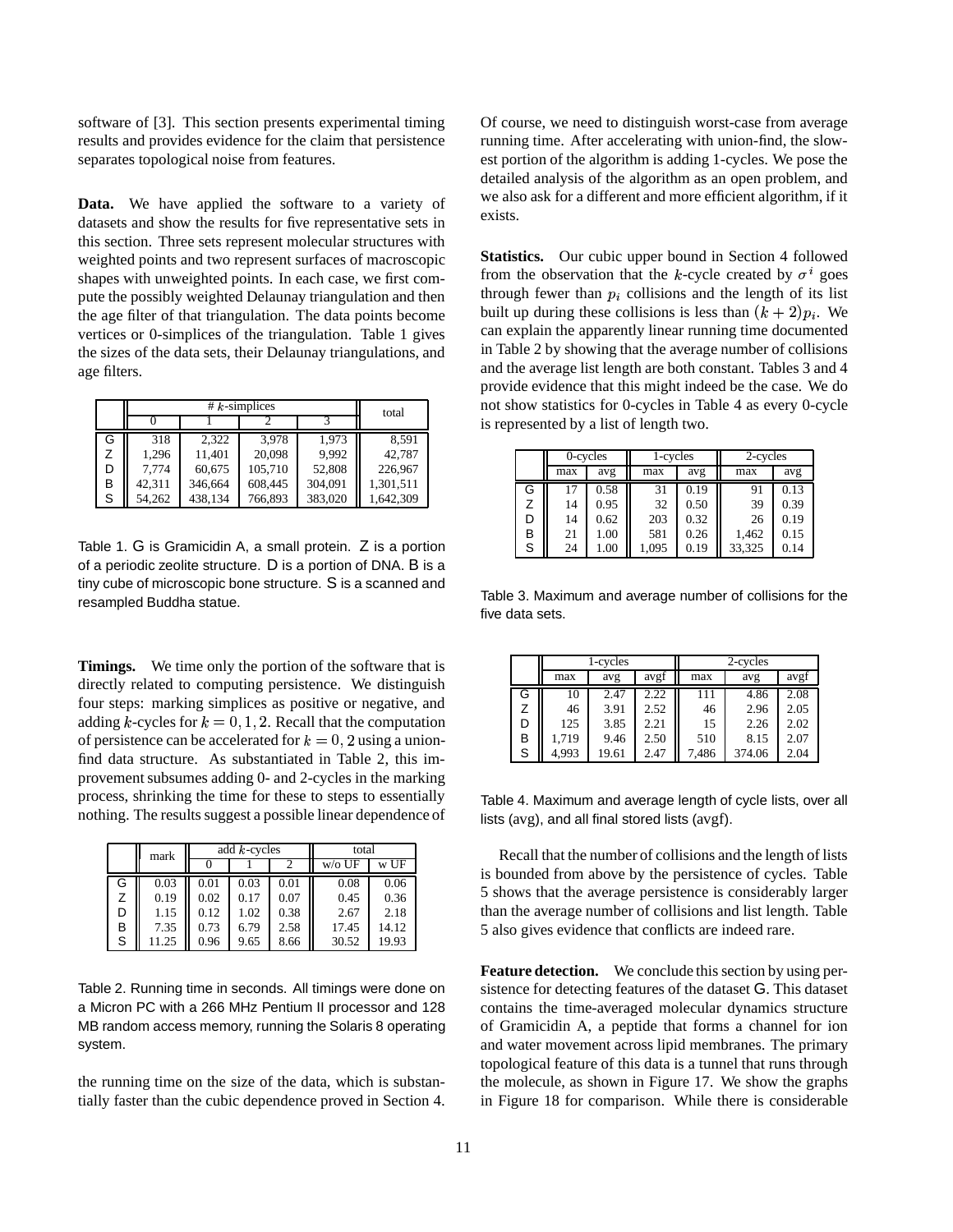|   |                                  | average persistence | $#$ conflicts |           |     |
|---|----------------------------------|---------------------|---------------|-----------|-----|
|   | 0-cycles<br>2-cycles<br>1-cycles |                     | basic         | recursive |     |
| G | 320.36                           | 55.35               | 4.47          |           |     |
|   | 1,333.86                         | 757.03              | 194.56        |           | 128 |
|   | 7.902.83                         | 2,706.18            | 462.17        |           | 212 |
| В | 59,383.77                        | 5,264.05            | 393.92        |           | 187 |
| S | 95,620.31                        | 3,828.92            | 45.22         |           |     |

Table 5. Average persistence of cycles and number of conflicts in simplifying the filtration.



Figure 17. Side and top views of the molecular surface for Gramicidin A, presenting the channel for ion transport.

topological noise at  $p = 0$ , a simplification process which eliminates 1-cycles of persistence less than 2,688 succeeds in separating the tunnel from the remaining topological attributes detected by measuring homology. We show this simplification for three complexes in Figure 19.

# **7 Future Directions**

We introduce the notion of topological persistence for a filtration in  $\mathbb{R}^3$  in this paper and give algorithms for assessing persistence and simplifying the filtration. We plan to apply these ideas to the analysis of three types of datasets.

- (i) Molecular data are naturally represented by the age filters of their Delaunay triangulations. While differentiating topological noise from features is a generally useful facility, we believe it is most significant for analyzing the structure of molecules.
- (ii) Simplifying shape while preserving features is at the core of the surface reconstruction problem studied in computer graphics, as well as computational geometry. We believe persistence can help in automatic reconstruction.
- (iii) We plan to apply persistence to detect hierarchical or other complex types of clustering in very large



Figure 18. Graphs of  $\beta_1^{\epsilon,p}$  and  $\gamma_1^{\epsilon,p}$  of Gramicidin A sampled onto an 80 by 80 grid.

datasets, such as those expected from the current efforts of measuring the locations of galaxies in the universe.

There is a fourth and less direct application to surface reconstruction through iso-surface extraction. Iso-surfaces are widely used in medical imaging where volume density data is common. A smooth density function has finitely many critical points of four types, corresponding to the four different dimensions of simplices in a 3-dimensional complex. We can use the persistence algorithm to measure the significance of every critical point. A more difficult task is using this information for automatic denoising the density function and its iso-surfaces.

#### **Acknowledgments**

We thank Jeff Erickson and John Harer for helpful discussions during early stages of this paper. We also thank Daniel Huson for the zeolite dataset Z, Thomas LaBean for